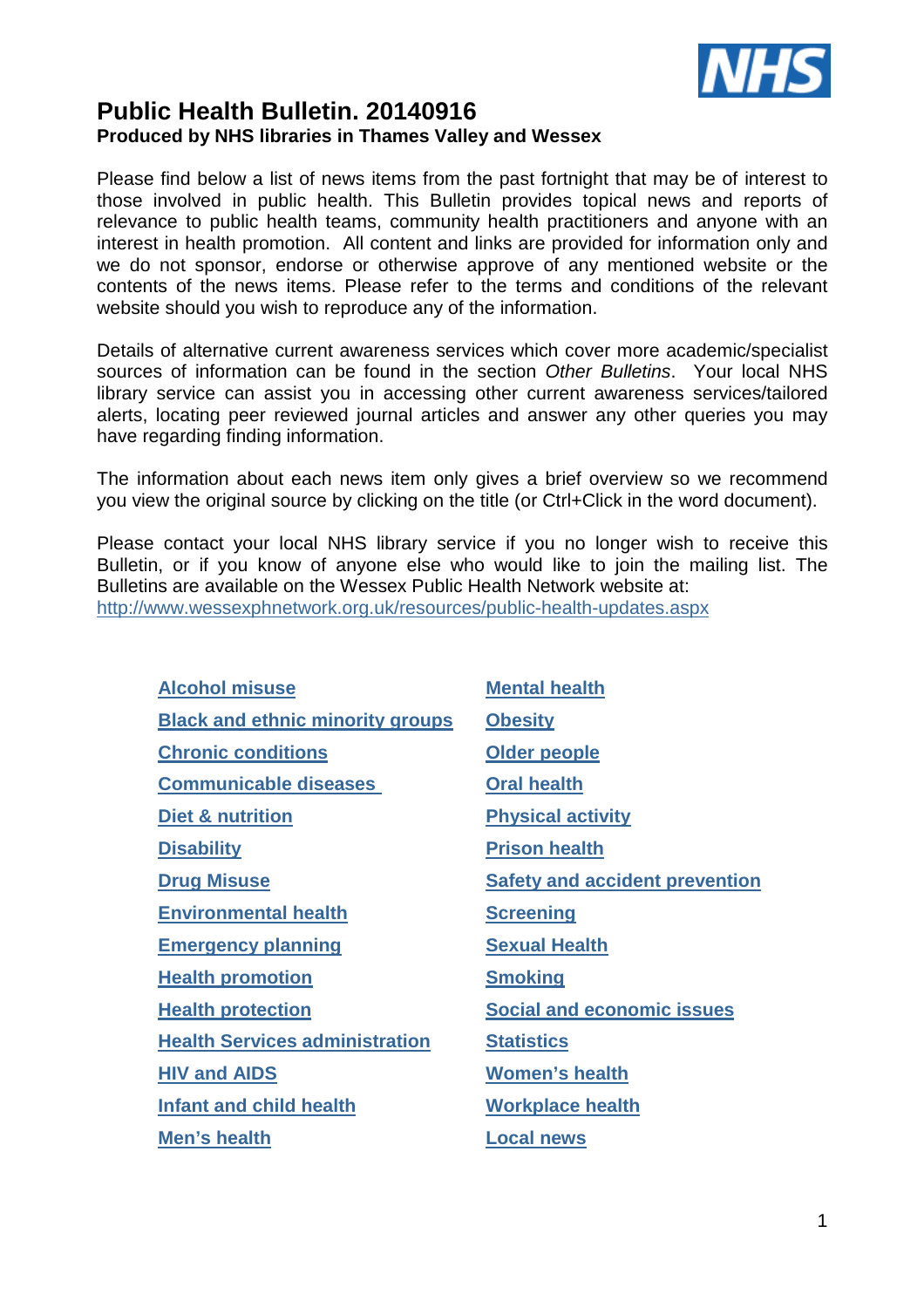## **Alcohol misuse**

#### **Pregnant drink binges harm kids' mental health**

12<sup>th</sup> September 2014 Source: www.bbc.co.uk "Binge drinking ONCE during pregnancy can damage your child's mental health and school results," says the Mail Online.

# **British spend up to a year hungover**

Source: www.ukhealthforum.org.uk/ Macmillan Cancer Support has estimated that the average Brit spends 315 days recovering from a heavy night of drinking throughout their life.

#### **Dry January champions announced ahead of 2015 campaign**

3<sup>rd</sup> September 2014 Source: http://www.alcoholconcern.org.uk/ With less than four months until Alcohol Concern's Dry January 2015 gets underway, Alcohol Concern are celebrating the champions of Dry January 2014.

## **Chronic conditions**

## **HPV urine test could screen for cervical cancer**

17<sup>th</sup> September 2014 Source: www.nhs.uk "A simple urine test which can detect the human papilloma virus (HPV) could offer women a much less invasive alternative to [current] cervical cancer screening," The Independent reports.

## **Call for lung cancer screening in UK**

11<sup>th</sup> September 2014 Source: www.bbc.co.uk Delays introducing lung cancer screening in the UK could cost thousands of lives, warns a leading cancer expert.

## **'Pocket' diagnosis for Parkinson's**

8<sup>th</sup> September 2014

9<sup>th</sup> September 2014 Source: www.bbc.co.uk Smartphone technology revealed at the British Science Festival could help diagnose and treat Parkinson's disease.

## **NHS cancer services struggling, says charity**

Source: www.bbc.co.uk

NHSsx cancer services in England are at a "tipping point" in the wake of years of efficiency savings and the recent NHS reforms, warns Cancer Research UK.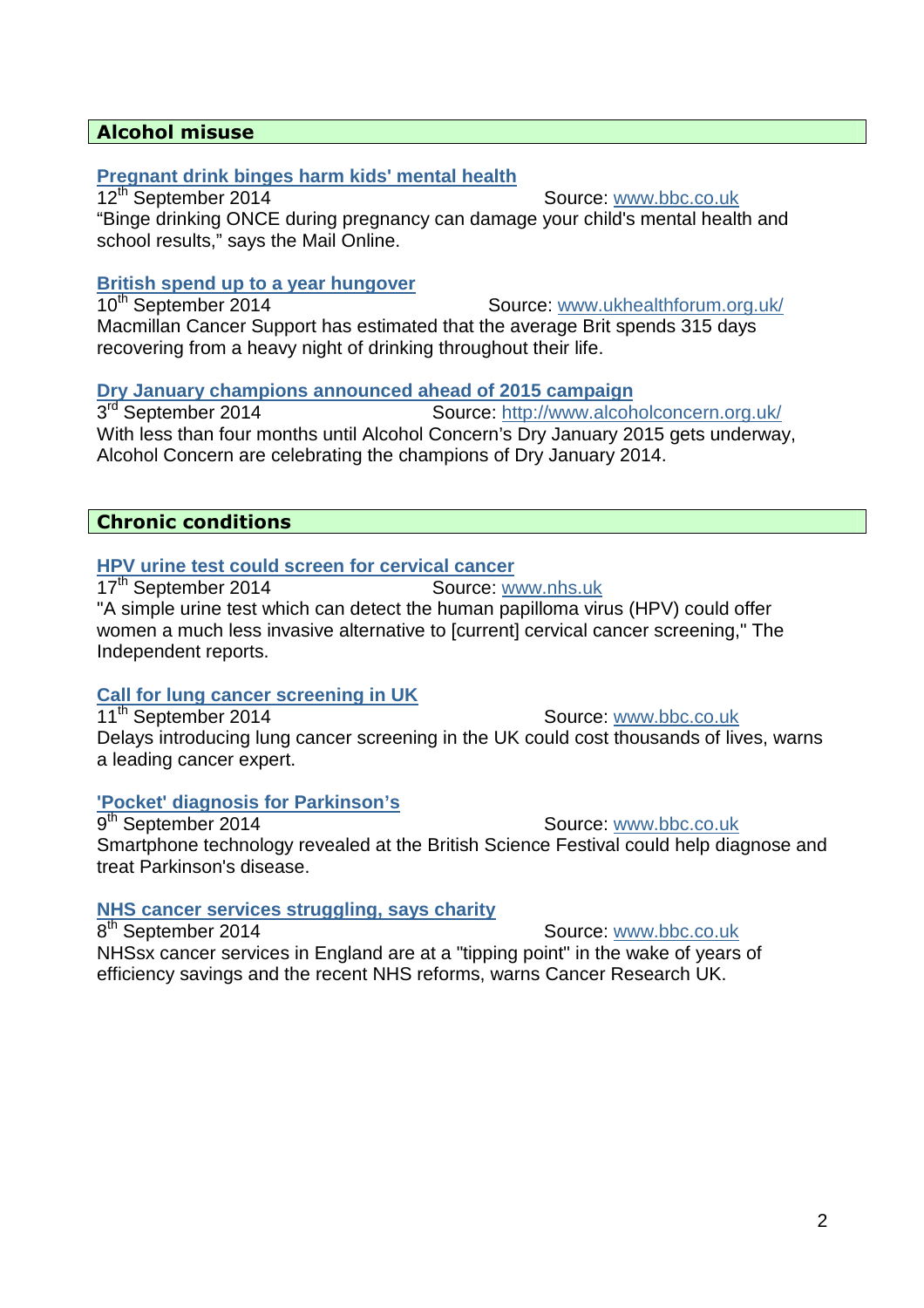# **Wearing a bra 'doesn't raise breast cancer risk'**

#### $8<sup>th</sup>$  September 2014

#### Source: www.nhs.uk

"Scientists believe they have answered the decades long debate on whether wearing a bra can increase your risk of cancer," reports The Daily Telegraph.

## **Lumpectomy 'as effective as double mastectomy'**

3<sup>rd</sup> September 2014 Source: www.nhs.uk "Double mastectomy for breast cancer 'does not boost survival chances' – when compared to breast-conserving surgery," The Guardian reports.

## **Doctors' allergy mistakes 'risking lives'**

3<sup>rd</sup> September 2014

#### Source: www.bbc.co.uk

Thousands of lives are put at risk by doctors prescribing drugs to which patients are known to be allergic, the medicines watchdog says.

## **Hospitals see rapid rise in skin cancer**

2<sup>nd</sup> September 2014 Source: www.bbc.co.uk The number of people admitted to hospital for skin cancer treatment in England rose by nearly a third in five years, official figures show.

## **Men can lower risk of prostate cancer through a tomato-rich diet**

 $2<sup>nd</sup>$  September 2014 Source: www.ukhealthforum.org.uk/ Researchers from several UK universities have found men could reduce their risk of prostate cancer by almost 20 per cent with a tomato-rich diet.

## **NICE developing a new guideline to end the postcode lottery for treating bladder cancer**

2<sup>nd</sup> September 2014 Source: https://www.nice.org.uk Bladder cancer is the seventh most common cancer in the UK. Due to the number of people with the disease, the intensive treatment and prolonged hospital stays needed, it is thought to be one of the most expensive cancers for the NHS, but there is a wide variation across the country in terms of the treatments offered.

# **Communicable diseases**

# **Ebola virus: 'Biological war' in Liberia**

11<sup>th</sup> September 2014 Source: www.bbc.co.uk

With warnings from officials that the Ebola virus is "spreading like wildfire" in Liberia, Sarah Crowe, who works for the UN children's agency (Unicef), describes her week on the Ebola front line:

# **Diet & nutrition**

## **Sugar intake guideline 'needs lowering'**

16<sup>th</sup> September 2014 Source: www.nhs.uk

"Sugar intake must be slashed further," reports BBC News today.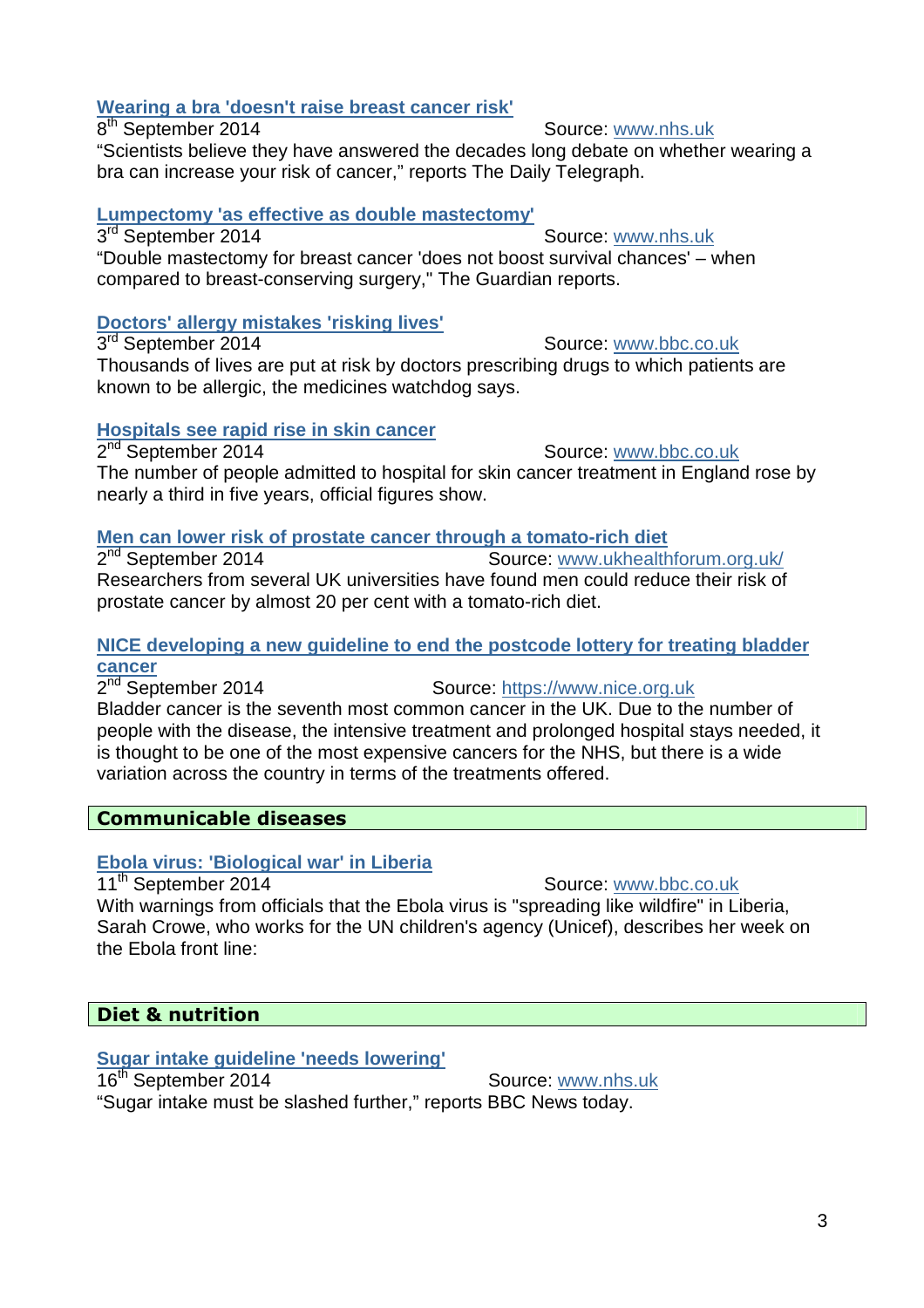# **Reducing Sodium in Children's Diets**

Source: www.ukhealthforum.org.uk CDC has produced a factsheet regarding the amount of sodium in children's diet.

# **'Food addiction' doesn't exist, say scientists**

11<sup>th</sup> September 2014 Source: www.nhs.uk "Food is not addictive ... but eating is: Gorging is psychological compulsion, say experts," the Mail Online reports.

# **Coca-Cola to adopt traffic light health labels in UK**

 $5<sup>th</sup>$  September 2014 Source: www.bbc.co.uk Coca-Cola will adopt government recommendations and introduce traffic light nutrition labels on the front of its cans and bottles.

# **Missing breakfast linked to type 2 diabetes**

3<sup>rd</sup> September 2014 **Source:** WWW.nhs.uk "Skipping breakfast in childhood may raise the risk of diabetes," the Mail Online reports.

# **Sticking with a diet is more important than which diet you do**

3<sup>rd</sup> September 2014 Source: www.ukhealthforum.org.uk Researchers from McMasters University and the Hospital for Sick Children Research Institute have found that no single diet produced greater results than any other.

# **Brain can be 'retrained' to prefer healthy foods**

2<sup>nd</sup> September 2014 **Source:** Source: www.nhs.uk "The brain can be trained to prefer healthy food over unhealthy high-calorie foods, using a diet which does not leave people hungry," reports BBC News.

# **Environmental health**

# **Air quality in mega-cities can damage children's brain**<br>12<sup>th</sup> September 2014 **Source:** www.ukhealthfo

Source: www.ukhealthforum.org.uk Researchers from the University of Montana have compared children's brains from mega-cities and low population cities and found those living in mega-cities were at greater risk of developing Alzheimer's or Parkinson's disease.

# **Health services administration**

# **GP patients 'sicker due to waits,' doctors' body fears**

11<sup>th</sup> September 2014 Source: www.bbc.co.uk Patients could be getting sicker and need more expensive treatment due to GP appointment difficulties, it has been claimed.

# **Out-of-hours GP services in England**

10<sup>th</sup> September 2014 Source: www.nao.org.uk/

Although some areas of the NHS in England are achieving value for money for out-ofhours GP services, this is not the case across the board.

**End unfair split between NHS and council care, review says**

Source: www.bbc.co.uk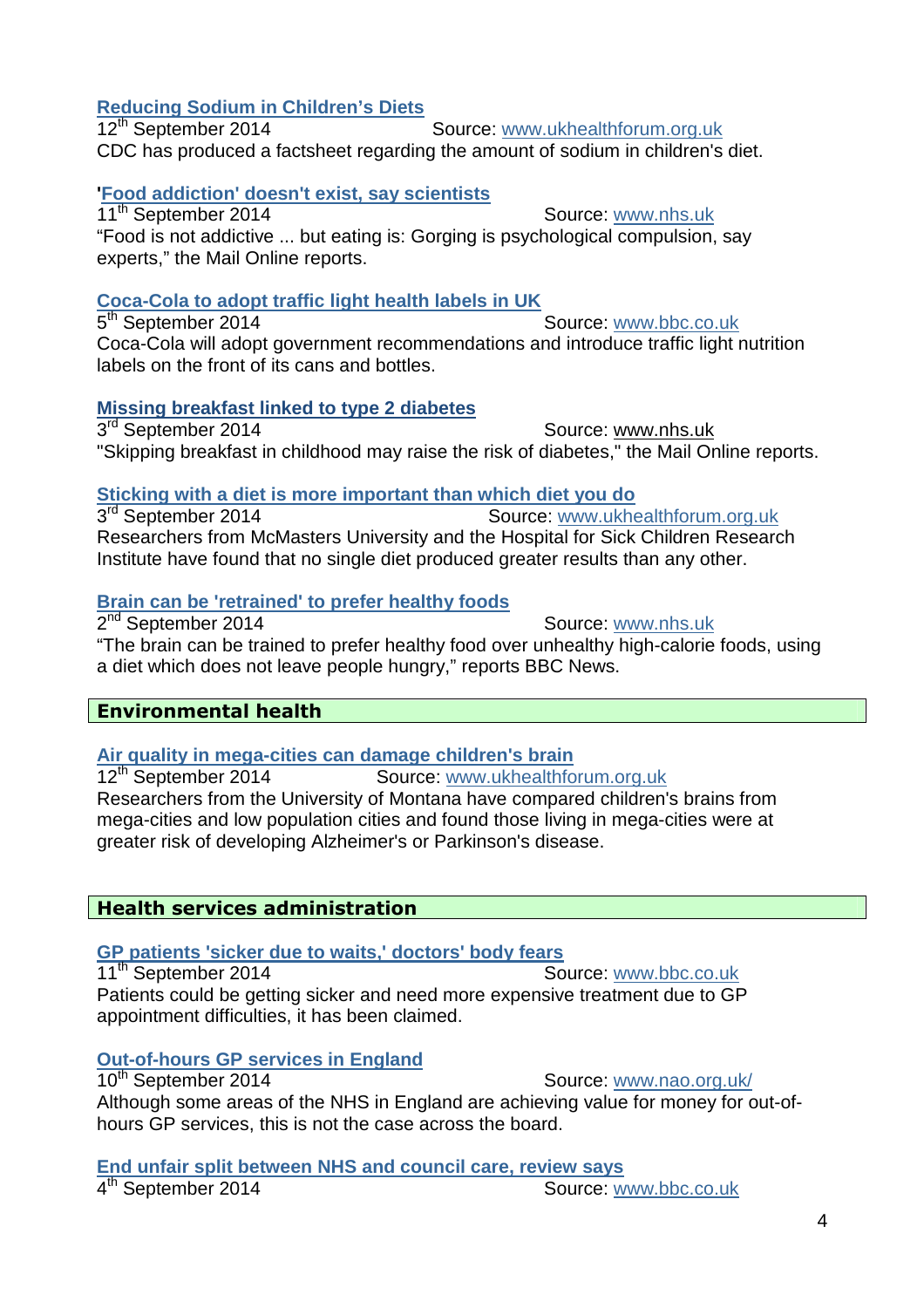**Mental health delays: 'I just couldn't bear it anymore'**

**Mental health** 

#### 16<sup>th</sup> September 2014 Source: www.bbc.co.uk Almost one in six mental health patients in England have attempted suicide because of long waiting lists for therapy, according to new research.

# **Botox 'may stunt emotional growth' in young people**

Source: www.bbc.co.uk Giving young people Botox treatment may restrict their emotional growth, experts warn.

# **Prescription sleeping pills linked to Alzheimer's risk**

10<sup>th</sup> September 2014 Source: www.nhs.uk "Prescription sleeping pills … can raise chance of developing Alzheimer's by 50%," reports the Mail Online.

# **Dementia patients 'face unfair care tax'**

10<sup>th</sup> September 2014 Source: www.bbc.co.uk A study suggests that people with dementia, and their families, face care costs that are equivalent to more than £20,000 a year.

# **Anxiety and sleeping pills 'linked to dementia'**

10<sup>th</sup> September 2014 Source: www.bbc.co.uk Long-term use of pills for anxiety and sleep problems may be linked to Alzheimer's, research suggests.

**Infant & child health** 

# **Cosmetics blamed for raised child asthma risk**

overhaul since the 1940s, an independent review says.

17<sup>th</sup> September 2014 Source: www.nhs.uk "Chemicals in make-up and perfumes fuelling rise in children with asthma," reports the Mail Online.

The NHS and social-care systems in England should be merged in the most radical

# **1 in 5 child deaths 'preventable'**

5<sup>th</sup> September 2014 Source: www.nhs.uk "One in five child deaths 'preventable'," reports BBC News.

# **Fast-paced TV 'does not harm kids' concentration'**

5<sup>th</sup> September 2014 Source: www.bbc.co.uk Watching fast-paced television programmes does not affect children's ability to concentrate afterwards, suggests a Keele University study.

#### **The Good Childhood Report 2014** 1<sup>st</sup> September 2014

# The Good Childhood Report 2014, shows that while most children in the UK have relatively high well-being, there is significant room for improvement, particularly in the area of appearance.

Source: www.ukhealthforum.org.uk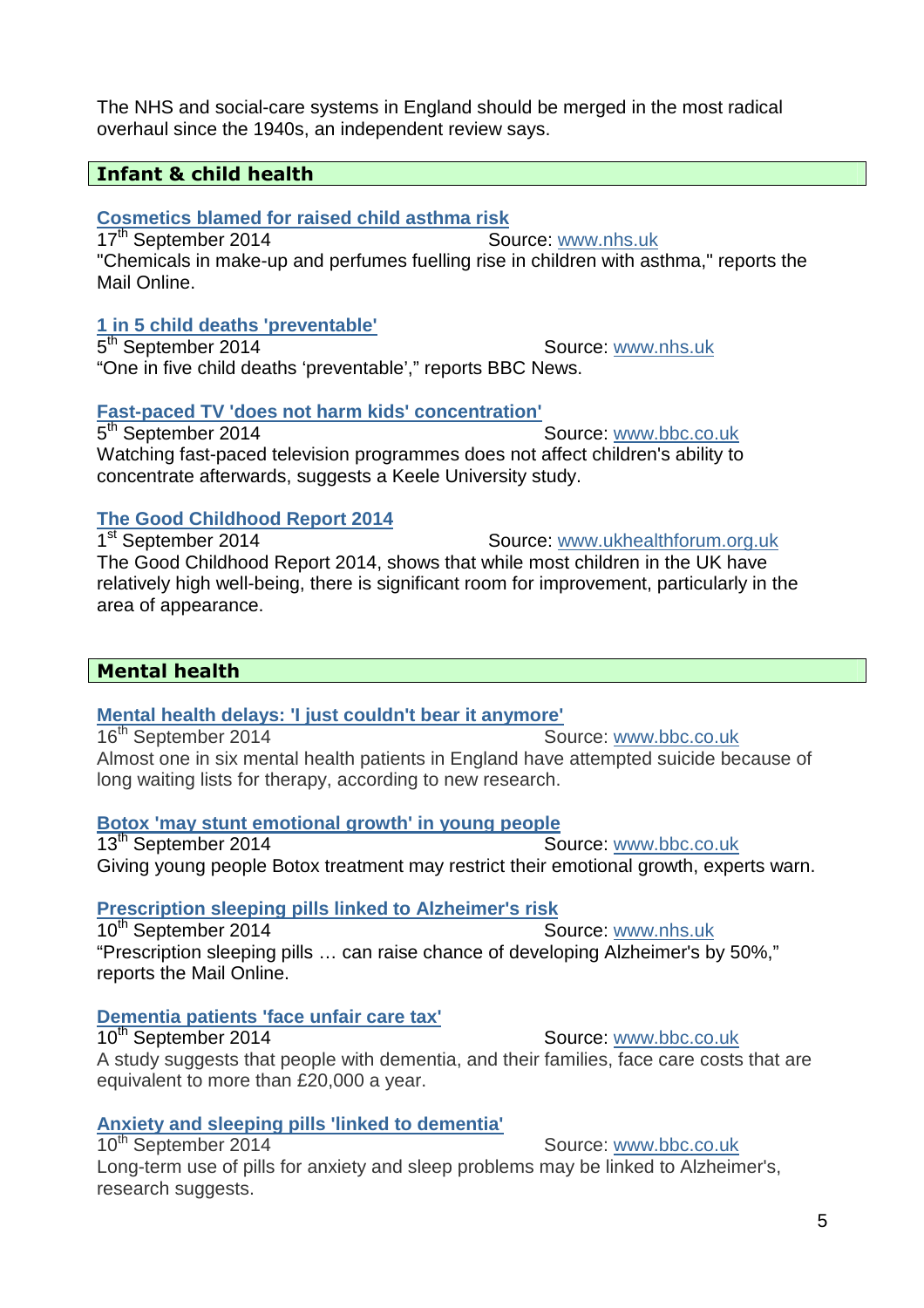## **Sibling bullying linked to young adult depression**

9<sup>th</sup> September 2014 Source: www.nhs.uk "Being bullied regularly by a sibling could put children at risk of depression when they are older," BBC News reports

## **Chief medical officer: Make mental health bigger priority**

9<sup>th</sup> September 2014 Source: www.bbc.co.uk Mental health needs to be more of a priority, with targets for waiting times and more protection for funding, says England's chief medical officer.

# **A death by suicide every 40 seconds, says WHO**

4<sup>th</sup> September 2014 Source: www.bbc.co.uk Somebody dies by taking their own life every 40 seconds, according to a significant report by the World Health Organization (WHO).

# **Obesity**

## **Weight discrimination study fuels debate**

12<sup>th</sup> September 2014 Source: www.nhs.uk Much of the media has reported that discriminatory "fat shaming" makes people who are overweight eat more, rather than less.

# **Action films most likely to make you fat, says study**

 $2<sup>nd</sup>$  September 2014 Source: www.bbc.co.uk Watching action films may make you more likely to pile on the pounds, according to US researchers.

# **Older people**

# **Death of a loved one 'affects health of elderly'**

10<sup>th</sup> September 2014 Source: www.bbc.co.uk Losing a loved one can have a detrimental affect on the health of the elderly, according to a study.

## **Build homes for elderly on NHS land, says MP**

Source: www.bbc.co.uk

3<sup>rd</sup> September 2014 Surplus NHS land should be used to build dedicated housing for older people, a former care minister says.

# **Oral health**

# **Teeth brushing: What is the best way to clean?**

10<sup>th</sup> September 2014 Source: www.bbc.co.uk Advice on the best way to brush teeth for adults and children is confusing and inconsistent, according to researchers from University College London.

# **Physical activity**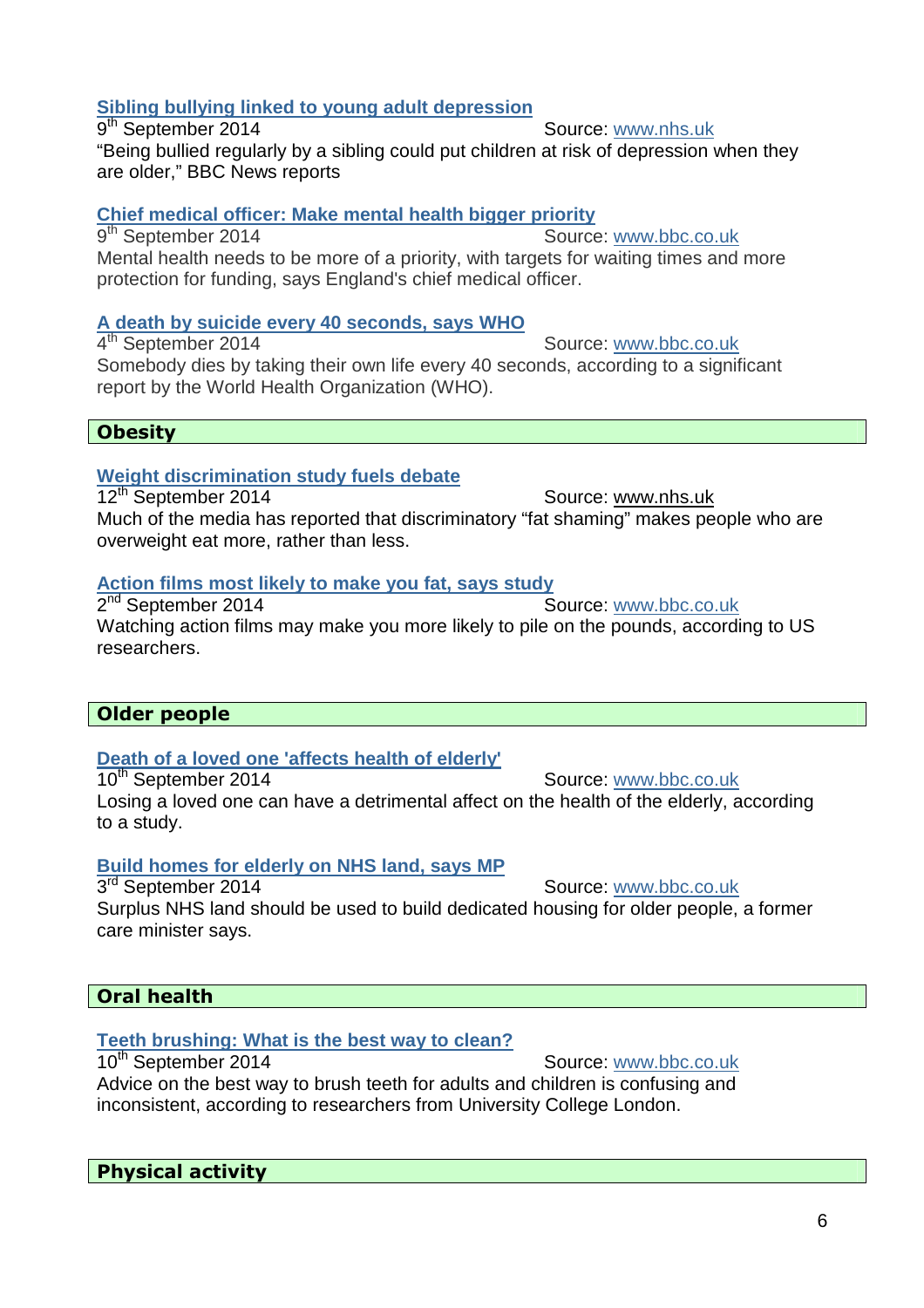# **Everybody Active, Every Day**

Source: www.ukhealthforum.org.uk

Public Health England are seeking views on the draft physical activity implementation document 'Everybody Active, Every Day' and supporting implementation and evidence guide.

**Being physically active as a child linked to early academic achievement**<br>15<sup>th</sup> September 2014 **Source:** www.ukhealthforum.com

Source: www.ukhealthforum.org.uk Researchers from the University of Eastern Finland found children who were physically active during the first three years of school had better reading and arithmetic skills than others.

# **Walking or cycling to work 'improves wellbeing'**

14<sup>th</sup> September 2014 Source: www.bbc.co.uk Switching from driving a car to walking or cycling to work improves our wellbeing, a study suggest.

# **Regular walking breaks 'protect arteries'**

9<sup>th</sup> September 2014 Source: www.nhs.uk "Just a five-minute walk every hour helps protect against damage of sitting all day," the Mail Online reports.

# **Sexual health**

# **Young women face stigma over emergency contraception**

16<sup>th</sup> September 2014 Source: http://www.fpa.org.uk/ Many young women do not have a basic understanding of emergency contraception and feel embarrassed to ask for it.

# **FPA launches Sexual Health Week 2014**

Source: http://www.fpa.org.uk/ More than one-quarter (29%) of sexually active women aged 16 to 54\* have had unprotected sex in the last two years and not used emergency contraception, despite saying they were not planning a pregnancy.

# **Lord Winston says better IVF provision needed on NHS**

3<sup>rd</sup> September 2014 Source: www.bbc.co.uk Lord Robert Winston has called for "better provision" of IVF treatment on the NHS.

# **Smoking**

# **Nicotine device licensed as medicine in UK**

12<sup>th</sup> September 2014 Source: www.bbc.co.uk A nicotine inhaler which closely resembles a cigarette is the first product of its kind to be licensed as a medicine in the UK.

**Less smoking, more joking: Stoptober campaign launched**

12<sup>th</sup> September 2014 Source: https://www.gov.uk/ Stoptober: the 28 day stop smoking challenge was launched this week with the support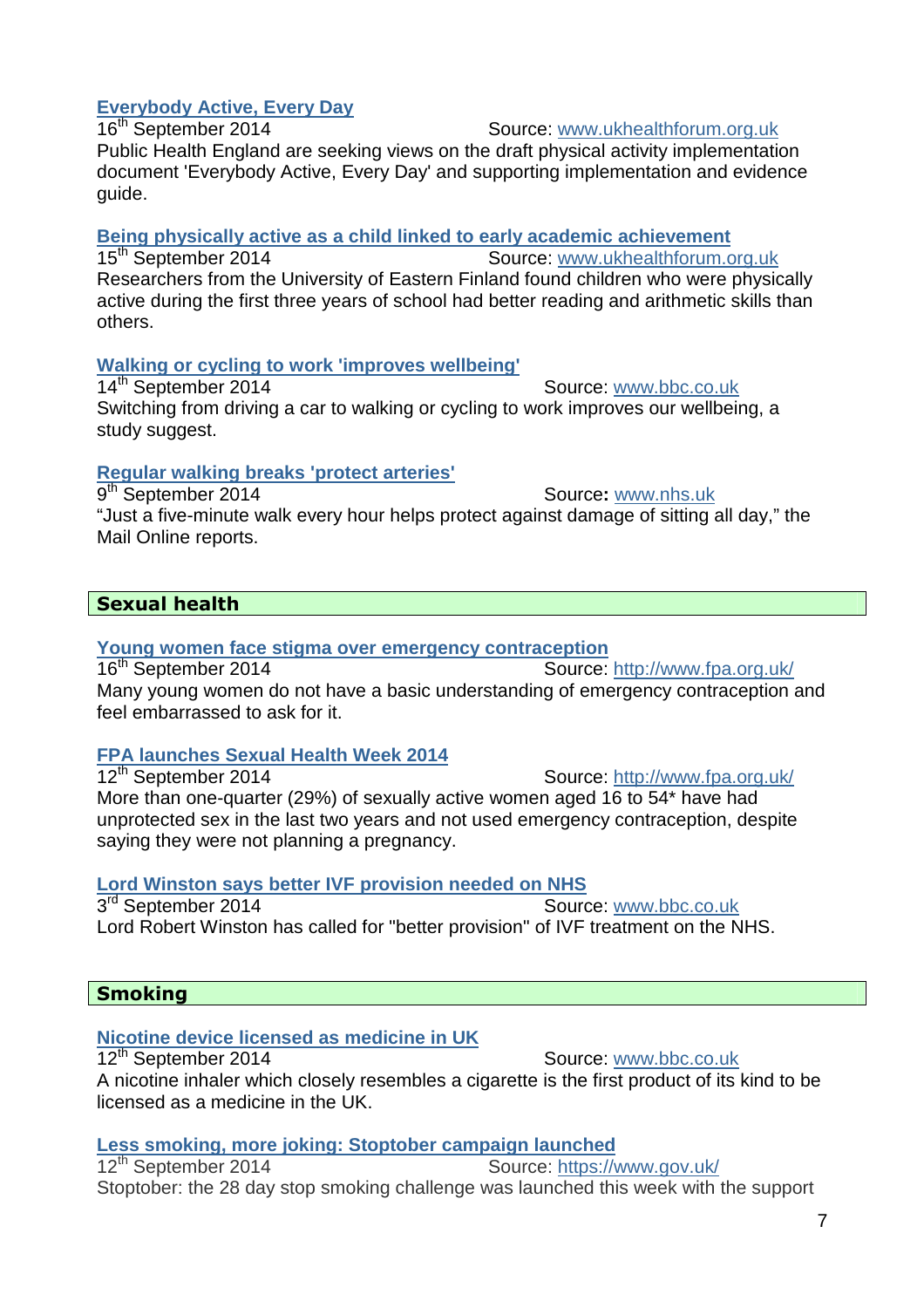of top British comedians.

## **£50 on-the-spot fine for people caught smoking in cars carrying children proposed in Wales**

11<sup>th</sup> September 2014 Source: http://wales.gov.uk/ People in Wales could face a £50 on-the-spot fine if they are caught flouting a ban on smoking in cars carrying children under plans unveiled by the Welsh Government.

# **E-cigs refills 'threat to children'**

9<sup>th</sup> September 2014 Source: www.bbc.co.uk Parents need to keep electronic cigarette refills away from young children because of the risk of poisoning, doctors in Birmingham say.

## **E-cigarette criticisms 'alarmist' say researchers**

5<sup>th</sup> September 2014 Source: www.bbc.co.uk Warnings over e-cigarettes are alarmist - and increasing their use could save many lives, researchers have said.

## **Claims e-cigarettes are a 'gateway to cocaine'**

4 th September 2014 Source**:** www.nhs.uk "E-cigarettes could lead to using cocaine and cannabis scientists say," the Daily Mirror reports.

# **Experts say e-cigarettes should be called 'nicotine sticks' to reduce popularity**

2<sup>nd</sup> September 2014 Source: www.ukhealthforum.org.uk/ The Royal Society for Public Health (RSPH) has called for a name change for ecigarettes to nicotine sticks to curb their appeal.

# **Women's health**

# **Royal baby: Severe sickness 'traumatic'**

 $8<sup>th</sup>$  September 2014 Source: www.bbc.co.uk It affects about one in every 200 pregnancies and results in severe nausea and vomiting. One of the main dangers is dehydration.

**Local news: []** 

\*This bulletin contains public sector information licensed under the Open Government Licence v2.0

# **Other Bulletins**

## **Big Four Bulletin**

This is a weekly Bulletin that details original articles in the BMJ, JAMA, New England Journal of Medicine and The Lancet.

http://cash.libraryservices.nhs.uk/cash-service/rss-newsfeed-menu/medicine/big-four-bulletin/

## **Daily Health Bulletin**

The Daily Health Bulletin is produced by the Knowledge Service of the West and South Yorkshire